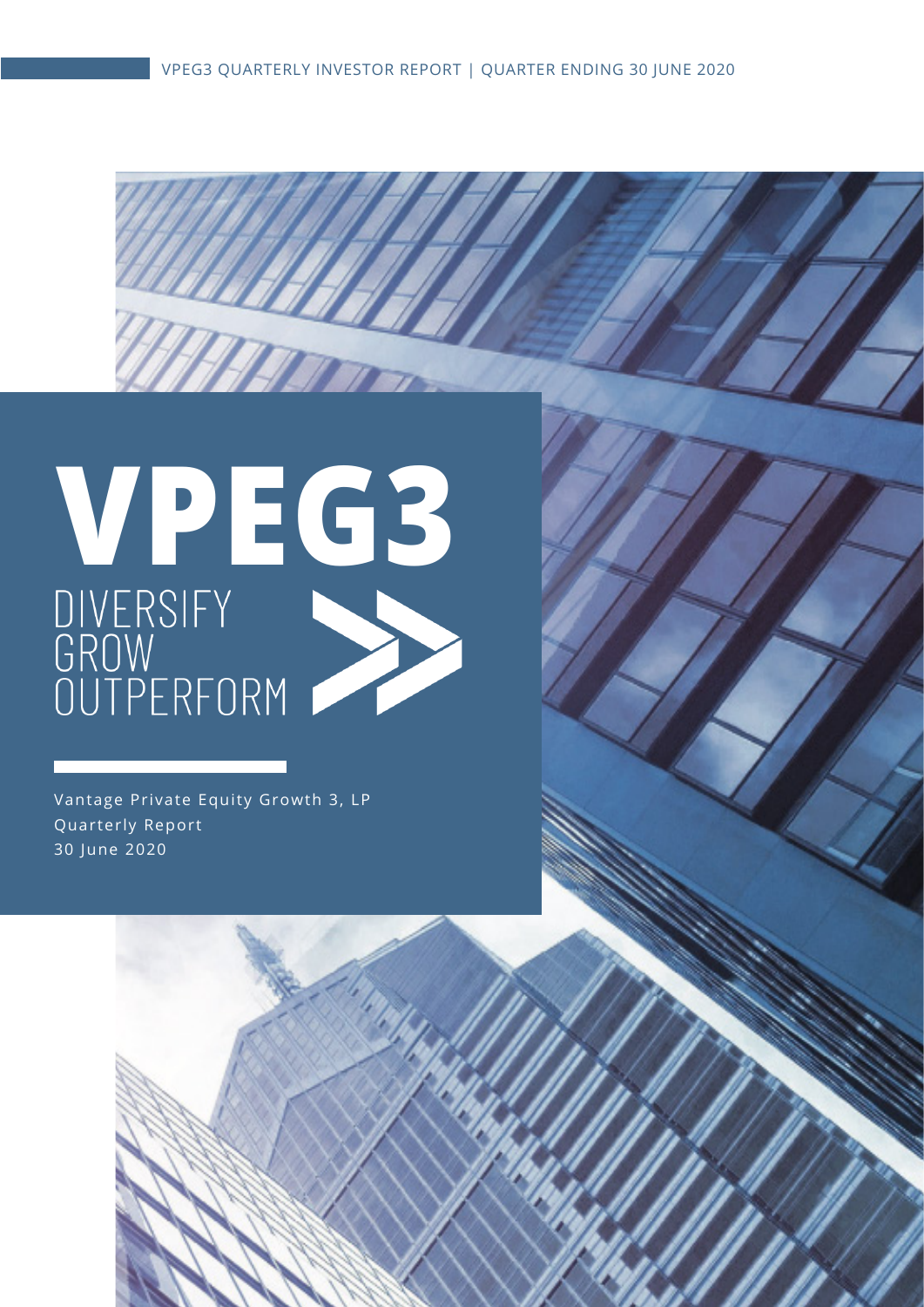- 
- 
- **6** KEY PORTFOLIO DEVELOPMENTS
- OVERVIEW OF NEW **6** INVESTMENTS
- **1 0** PORTFOLIO STRUCTURE
- V P E G 3 U N D E R L Y I N G **15 PORTFOLIO VALUATION**
- **3** SUMMARY<br>
4 PERFORMANCE<br>
6 KEY PORTFOLIC<br>
0 DEVELOPMENTS<br>
6 INVESTMENTS<br>
10 PORTFOLIO STR<br>
YPEG3 UNDERL<br>
15 PORTFOLIO VAL<br>
UPDATE<br>
18 CONDITIONS<br>
18 CONDITIONS MARKET & ECONOMIC UPDATE
	- 18 CONDITIONS

TABLE OF **CONTENTS**  $\mathbb{R}^n$ M

This report has been prepared by Vantage Private Equity Management Partnership, LP, an authorised representative of Vantage Asset Management Pty Limited ABN 50 109 671 123, AFSL 279186 ('VAM'), in its capacity as Investment Manager of Vantage Private Equity Growth 3, LP. It has been prepared without taking into account the objectives, financial situation or needs of any investor, which should be con sidered before investing. Investors should seek their own advice about an appropriate investment or investment strategy. This report should not be relied upon as personal advice nor is it an offer of any financial product. All \$ referred to in this report are Australian dollars.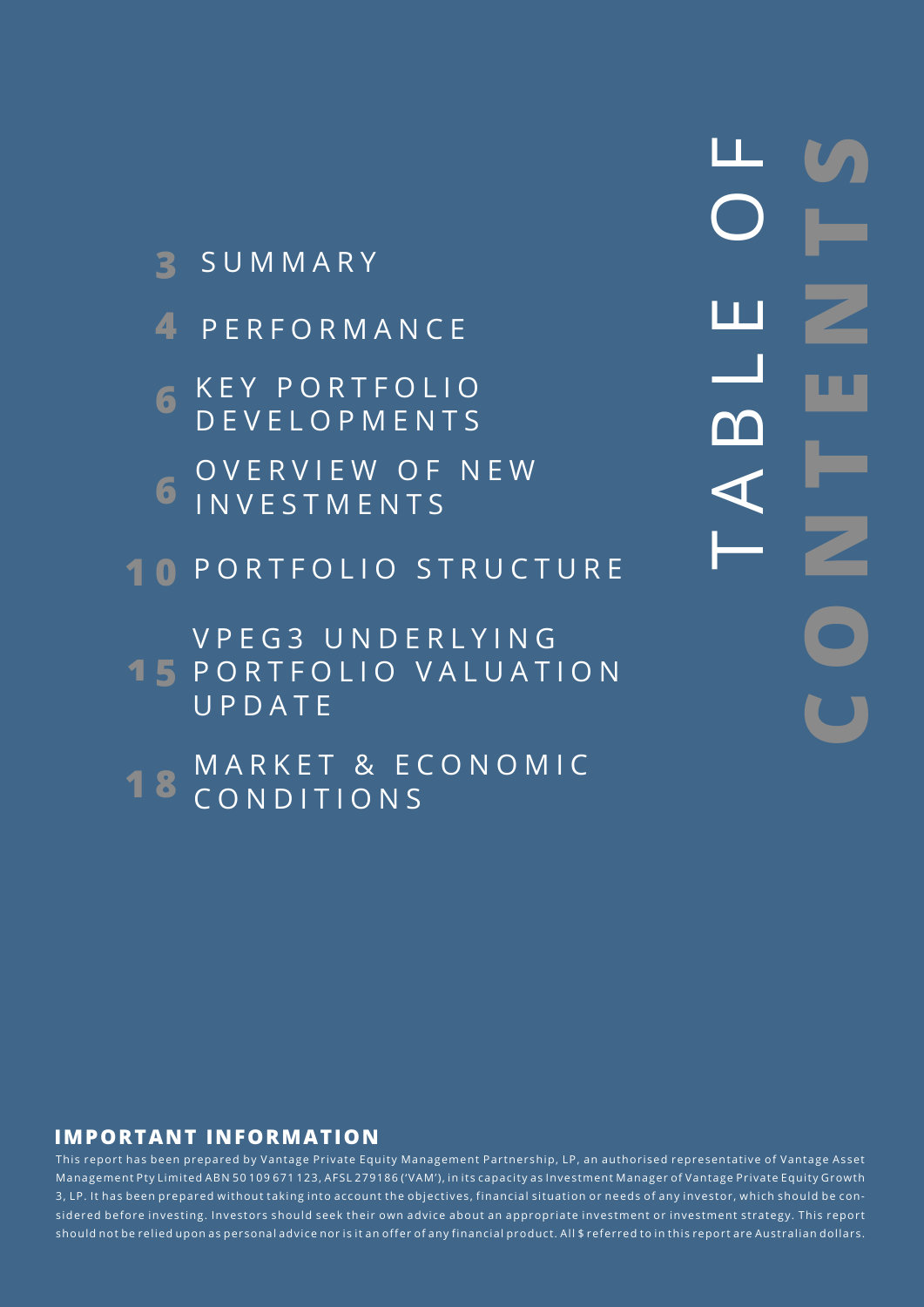# **SUMMARY**

Vantage Private Equity Growth 3 (VPEG3) is a multi-manager Private Equity investment fund consisting of Vantage Private Equity Growth 3, LP (VPEG3, LP) an Australian Fund of Funds (AFOF) Limited Partnership and Vantage Private Equity Growth Trust 3A (VPEG3A) an Australian Unit Trust.

VPEG3, LP is unconditionally registered with the Australian Government Department of Industry, Innovation and Science as a complying investment for the Significant Investor Visa (SIV), focused on investing in the lowest risk sector, of the Venture Capital or Private Equity (VCPE) segment, Growth Private Equity.

VPEG3A has been established to undertake private equity investments that are not permitted to made by an AFOF, in accordance with Australian regulations. As such only VPEG3 Investors that are not SIV investors, are unit holders in VPEG3A. VPEG3A also qualifies as a Managed Investment Trust (MIT) for Australian Tax purposes.

VPEG3 is focused on investing in professionally managed Private Equity funds that invest in businesses that are at a more mature stage of development, and in particular the Later Expansion and Buyout stages of Private Equity investment.

The Fund's investment objective for its Investment Portfolio is to achieve attractive medium term returns on its Private Equity investments while keeping the volatility of the overall investment portfolio low. This is achieved by investing across a highly diversified portfolio of Private Equity assets with diversification obtained by allocating across fund manager, geographic region, financing stage, industry sector and vintage year.

VPEG3 will invest the majority of its Investment Portfolio into Australian based Private Equity funds who in turn are focused on investing into lower to mid-market sized companies headquartered in Australia and New Zealand, with enterprise value of between \$25 million and \$250 million at investment.

VPEG3 has developed a diversified portfolio of underlying investments by investing into seven underlying Private Equity funds in which it has made investment commitments, who in turn are focused on investments into profitable companies in defensive and growth industry sectors including the Healthcare, Consumer Staple, Information Technology and Agricultural Products.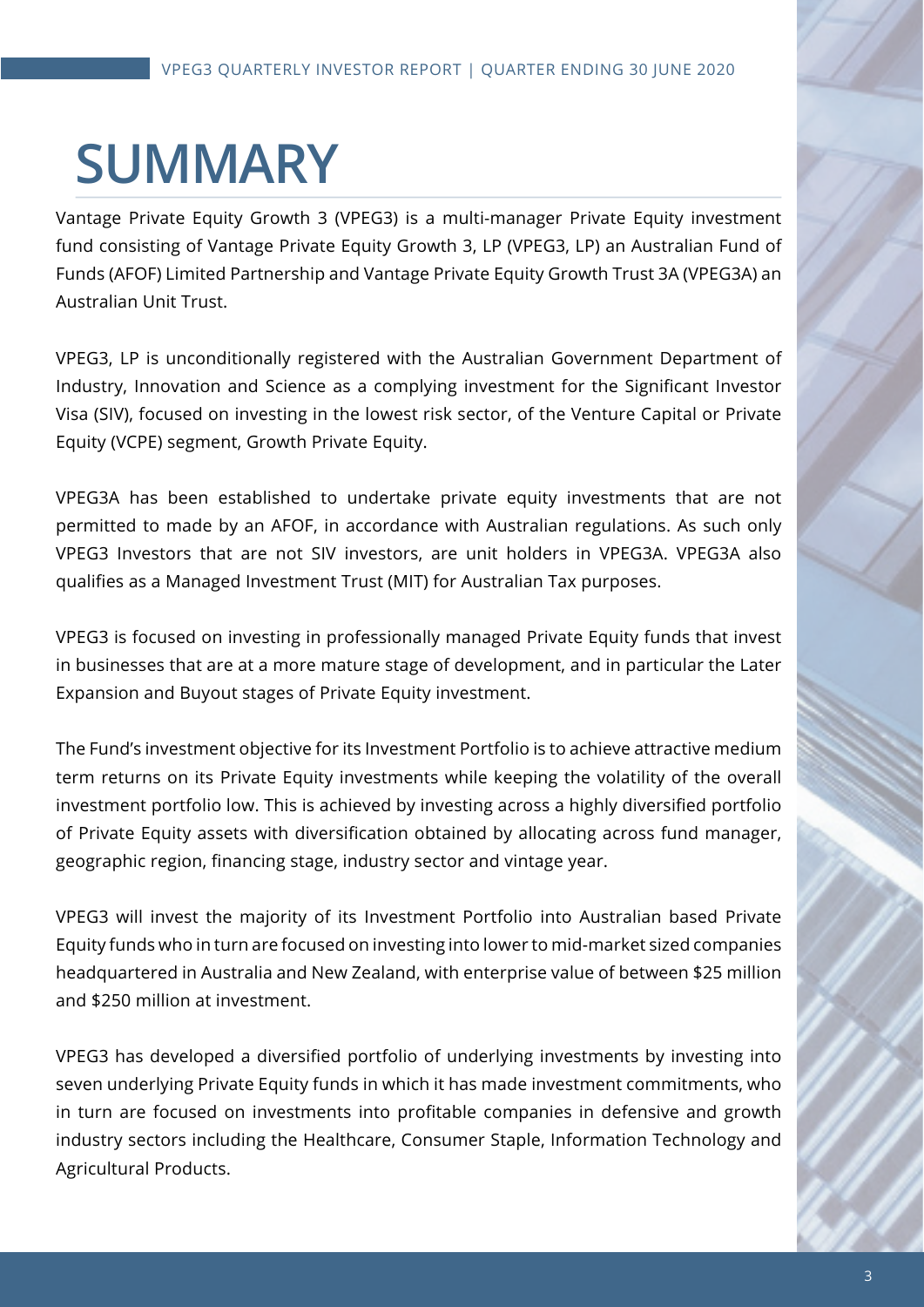#### *SPECIAL POINTS OF INTEREST*

*Advent Partners 2 invests in Medtech, a leading provider of Practice Management Software to over 18,000 GP, Allied Health & Specialist users across Australia and New Zealand*

*Advent also invests in Flintfox International, a global provider of Trade Revenue Management software and services for large enterprise customers*

*Mercury Capital Fund 3 acquires Bauer ANZ, Australia's leading magazine publisher with a strong presence also across digital, books and other media across Australia and New Zealand* 

*VPEG3's Net Asset Value improves by 18.7% across the quarter due to an increase in the value of 14 underlying companies at quarter end due to earnings improvements* 

## **SUMMARY cont.**

As at 30 June 2020, VPEG3 had committed \$67.50 million across seven Primary Private Equity Funds and two co-investments. As a result, a total of 33 underlying company investments exist within the portfolio at quarter end. VPEG3's investment commitments include; \$12 million to Allegro Fund III; \$10 million to each of Adamantem Capital Fund 1, Advent Partners 2 Fund, Anchorage Capital Partners Fund III and Next Capital Fund IV, \$7.5 million to Mercury Capital Fund 3 and \$7 million to Odyssey Private Equity Fund 8. VPEG3 co-investments include; \$0.25 million into Fitzpatrick Financial Group and \$0.75 million into Tribe Brewing.

## **PERFORMANCE**

The period 1 April 2020 to 30 June 2020, saw continue activity across the portfolio with three new underlying company investments being completed and added to VPEG3's portfolio. Two of these acquisitions were completed by Advent Partners 2 Fund and one by Mercury Capital Fund 3. In addition to these new underlying investments, the partial realisation of one underlying company was also completed during the period. As a result, the total number of underlying Private Equity investments in VPEG3's portfolio at quarter end was thirty three.

The table to the right provides a summary of the performance of VPEG3, LP's portfolio during the June 2020 quarter. As demonstrated, VPEG3, LP's Net Asset Value (NAV) per dollar of Committed Capital to VPEG3 (the Fund) increased across the quarter initially from \$0.419 at 31 March 2020 to \$0.535 at 30 April 2020 then dropping back to \$0.450 at 30 June 2020.

| Month<br><b>Ending</b> | VPEG3, LP NAV /<br>\$ of Committed<br><b>Capital to VPEG3</b><br>(5) |
|------------------------|----------------------------------------------------------------------|
| 30-Jun-20              | 0.450                                                                |
| 31-May-20              | 0.532                                                                |
| 30-April-20            | 0.535                                                                |
| $31-Mar-20$            | 0.419                                                                |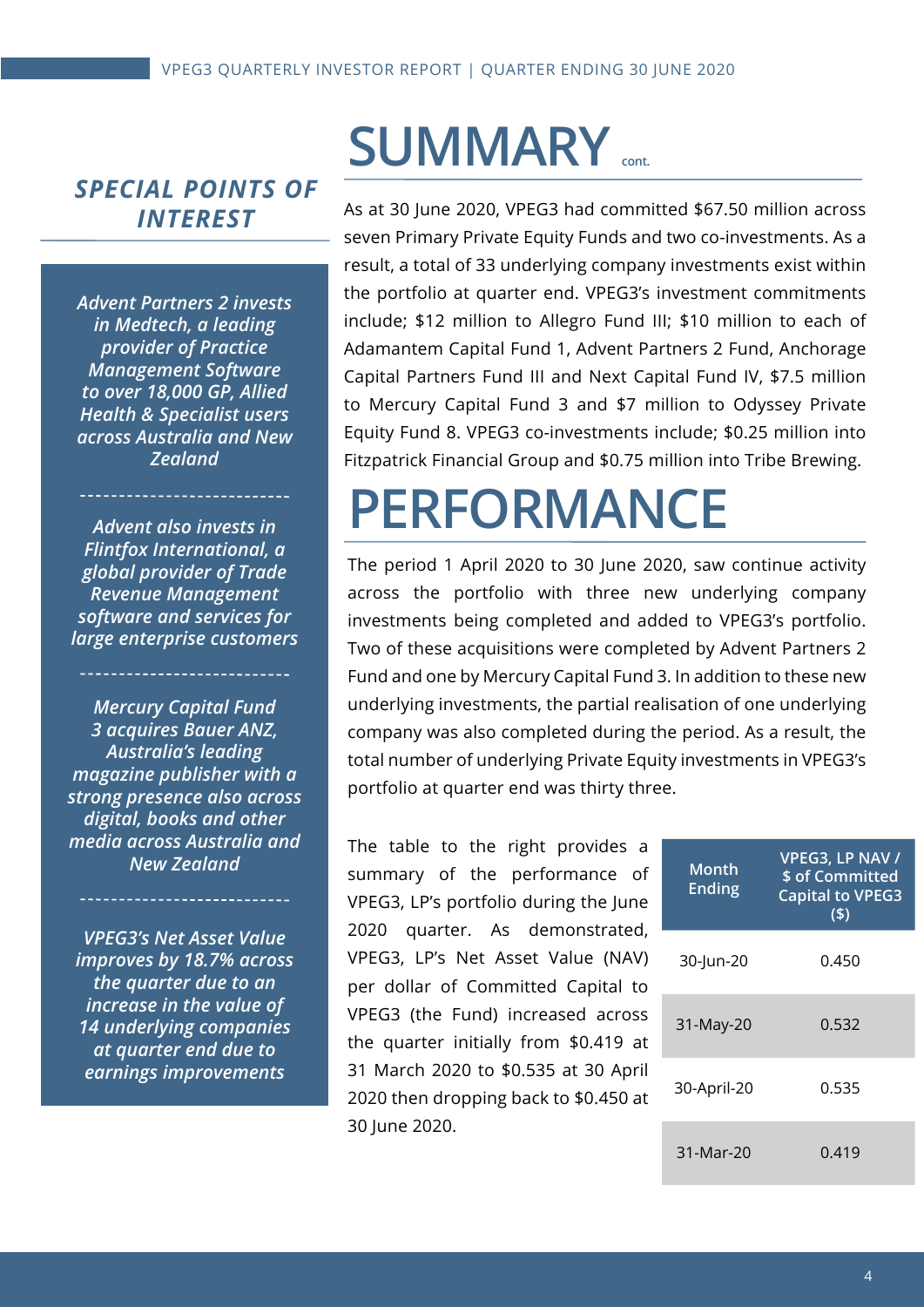#### VPEG3 QUARTERLY INVESTOR REPORT | QUARTER ENDING 30 JUNE 2020

The initial increase in NAV was due to the Capital Call issued by VPEG3, LP, paid by all investors during April 2020, equating to 13.125% of total Committed Capital to VPEG3 increasing the Paid Capital to VPEG3, LP to \$0.66125 per dollar of Committed Capital to VPEG3 at 30 April 2020. This capital was called into VPEG3, LP to meet the call payments that were due and were to become due, to be paid by the Fund to three underlying funds, for four underlying investments that had been either completed prior to the quarter utilising bridge funding, or were due to be completed during the June quarter. However, when the final call notice was received by VPEG3 from one of those underlying funds during May 2020, it was revealed that the two underlying companies that were to be funded by that remaining call needed to be funded from VPEG3A. This was due to those two investments being not eligible to be held by VPEG3, LP, an Australian Fund of Funds Limited Partnership (AFOF) due to each of their Total Asset Values exceeding the threshold for an investment to be eligible to be held by an underlying fund's Limited Partnership and hence not eligible to ultimately be held by VPEG3, LP.

As a result, during June 2020, VPEG3 re-allocated a portion of the April call monies, equating to 10.5% of the Committed Capital to VPEG3 of all investors except SIV investors, to VPEG3A, so that VPEG3A could then fund the two investments that were not eligible to be held by VPEG3, LP.

As SIV investors are unable to participate in VPEG3A's investments due to Australian Government regulations, an equivalent 10.5% of their Committed Capital to VPEG3 was paid back to their respective Cash Management Trusts (held in escrow to VPEG3, LP) as a recallable distribution, subject to be called back by VPEG3, LP to meet the future call payment obligations of VPEG3, LP as required, all in accordance with the Limited Partnership deed of VPEG3, LP.

Due to the Paid Capital re-allocation to VPEG3A for all investors except SIV investors and the equivalent payment to all SIV Investors of the recallable distribution, of 10.5% of Committed Capital as detailed above, the Paid Capital to VPEG3, LP as at 30 June 2020, reduced to \$0.55625 per dollar of Committed Capital to VPEG3.

The second table to the right provides a summary of the performance of VPEG3A's NAV during the June 2020 quarter. As demonstrated, VPEG3A's NAV per unit increased across the quarter from \$0.892 to \$1.354. A portion of the increase in VPEG3A's NAV at 30 June 2020, was due to the reallocation of Paid Capital from VPEG3, LP to VPEG3A equating to 10.5% of Committed Capital to VPEG3, which resulted in the issue of additional VPEG3A units to all investors except SIV investors at \$1.00 per unit. The remaining increase in VPEG3A's resulted from an increase in the unrealised value of the companies across VPEG3A's portfolio during the quarter, due to earnings improvements.

| Month<br><b>Ending</b> | <b>VPEG3A NAV /</b><br>Unit $(\$)$ | <b>VPEG3A NAV /</b><br>\$ of Committed<br>Capital to<br><b>VPEG3 (\$)</b> |
|------------------------|------------------------------------|---------------------------------------------------------------------------|
| 30-Jun-20              | 1.354                              | 0.316                                                                     |
| 31-May-20              | 0.893                              | 0.112                                                                     |
| 30-April-20            | 0.888                              | 0.111                                                                     |
| 31-Mar-20              | 0.892                              | 0.112                                                                     |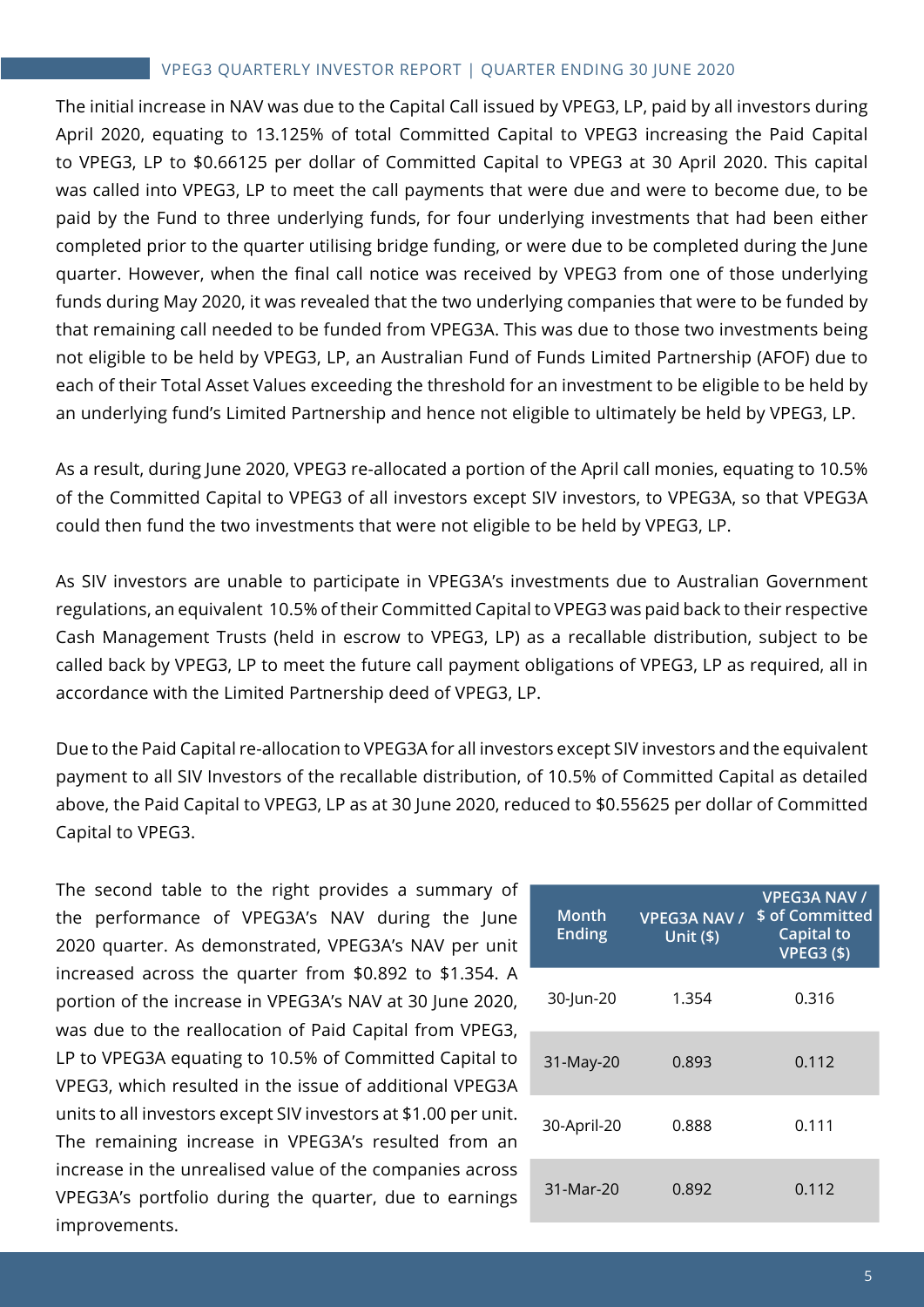On a consolidated basis across both VPEG3, LP and VPEG3A the total NAV per dollar of Committed Capital to VPEG3 increased from \$0.531 at 31 March 2020 to \$0.761 at 30 June 2020. A portion of the increase in Consolidated NAV was attributable to the additional 13.125% of VPEG3 Committed Capital Paid to VPEG3 entities during the quarter, by all Investors except SIV Investors. Excluding the increase in NAV caused by the increase in Paid Capital, the increase in the VPEG3 Consolidated NAV across the June 2020 quarter was 18.7%. This additional increase in VPEG3 NAV was due to an increase in the unrealised value of a majority of underlying investments across the VPEG3 portfolio at quarter end.

| Month<br><b>Ending</b> | <b>VPEG3 NAV</b><br>(Consolidated) of<br><b>Committed Capital</b><br>to VPEG3 (\$) |
|------------------------|------------------------------------------------------------------------------------|
| 30-Jun-20              | 0.761                                                                              |
| 31-May-20              | 0.643                                                                              |
| 30-April-20            | 0.646                                                                              |
| 31-Mar-20              | 0.531                                                                              |

As at 30 June 2020, all VPEG3 Investors had Paid Capital to VPEG3, LP totalling 55.625% of their Committed Capital to VPEG3. Furthermore, all VPEG3 investors, with the exception of SIV investors, had Paid Capital to VPEG3A, totalling 23.0% of their Committed Capital to VPEG3.

## **KEY PORTFOLIO DEVELOPMENTS.**

During the June 2020 quarter, VPEG3 continued the development of its Private Equity portfolio with three new underlying company investments completed and added to VPEG3's portfolio. In addition, the partial realisation of one underlying portfolio company was also completed throughout the quarter.

Drawdowns during the quarter from VPEG3, totaling \$6,980,795 were paid to Adamantem Capital Fund I, Advent Partners 2, Allegro Fund III, Anchorage Capital Partners Fund III, Next Capital Fund IV and Odyssey Fund 8.

The majority of calls paid during the quarter were to fund new underlying company investments and a follow on investment into an existing underlying company. Additional capital was also called to repay VPEG3's share of the bridge funding facilities utilised by underlying funds to acquire companies in previous quarters as well as other costs associated with the operations of underlying funds, including management fees and due diligence costs incurred in completing new investments.

As a result of these draw-downs VPEG3 issued Call Number 8 to all investors during April 2020, which totalled \$0.13125 per dollar of committed capital to VPEG3, for the purpose of funding the repayment of three previously acquired investments and one new investment completed during the quarter.

During April 2020, Allegro Fund III partially realised proceeds from its investment in Value Retail Group, as a result of the sale of Harris Scarfe to Spotlight Group. The proceeds of this realisation were used to pay down the bridge facility utilised by Allegro to originally acquire the Value Retail Group.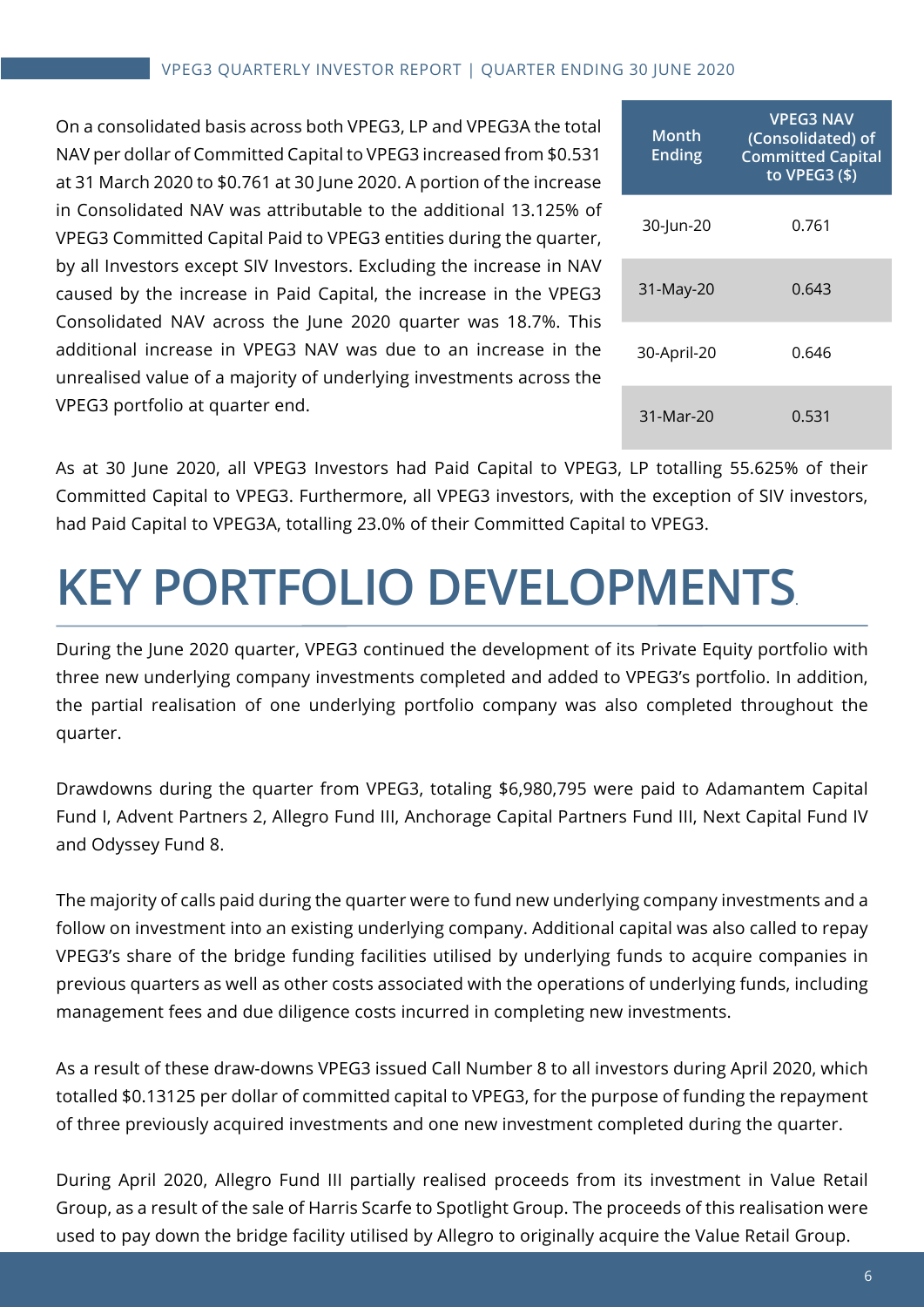During June 2020, Mercury Capital Fund 3 acquired Bauer ANZ, Australia's leading magazine publisher with a strong presence also across digital, books and other media across Australia and New Zealand.

Additionally, during the month of June, Advent Partners 2 completed two new investments which included;

- Medtech, a leading provider of Practice Management Software to over 18,000 GP, Allied Health & Specialist users across Australia and NZ and;
- Flintfox International, a global provider of Trade Revenue Management software and services for large enterprise customer

Furthermore, in June 2020, Anchorage Capital Partners Fund III completed the acquisition of 100% of AHG Refrigerated Logistics, after previously announcing the funds investment in February 2020. (Refer to VPEG3 Quarterly Report March 2020 for details).

Arguably the current economic contraction has signified the beginning of a new cycle in financial markets and the end of a prolonged period of asset inflation and increasing acquisition multiples. VPEG3's underlying managers' report that purchase multiples are starting to follow a similar downward trajectory, to that seen following the 2000 dot-com crash and the Global Financial Crisis of 2008 to 2010.

As a result, there is likely to be an increase in attractive investment opportunities with lower than historical acquisition multiples for VPEG3's underlying funds to deploy capital at conservative valuations, throughout the second half of the calendar year 2020 and into 2021. This re-rating of asset prices and Private Equity's ability to consistently outperform during and following recessionary periods, will ultimately deliver VPEG3 Fund investors with superior risk adjusted returns over the term of the Fund.

*"VPEG3'S PORTFOLIO EXPANDS TO THIRTY THREE UNDERLYING COMPANIES OPERATING ACROSS A BROAD RANGE OF INDUSTRY SECTORS"*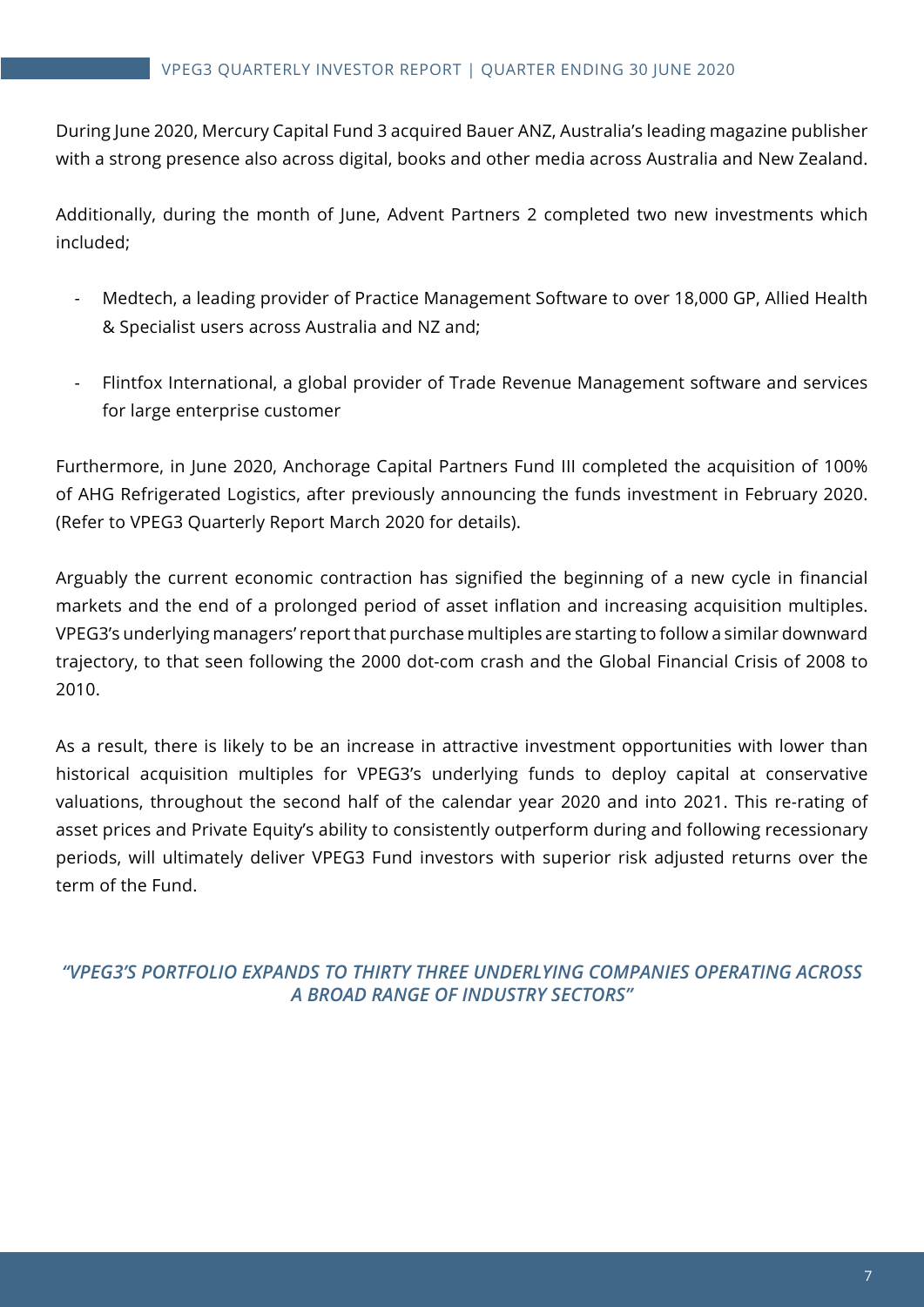### **OVERVIEW OF NEW INVESTMENTS**

#### **MEDTECH – ADVENT PARTNERS 2**

During June 2020, Advent Partners 2 invested in Medtech, a leading provider of Practice Management Software (PMS) across Australia and New Zealand, delivering an extensive product suite allowing physicians and their staff to manage all administration and clinical aspects of their practices.

Founded in 1989, Medtech is a leading Software as a Service (SaaS) business that provides missioncritical software to ~18,000 GP, Allied Health and Specialist users across Australia and New Zealand. It is the market leader in the New Zealand GP market with significant market share. It offers an allencompassing suite of features including core practice management and administrative functions, kiosks, SMS reminders, cloud hosting and a range of integrations with third-party providers. The business has a long and successful track record of providing PMS facilities, which is underpinned by its intimate knowledge of practice workflows and high-quality software development. The business has ~50 staff, with core business functions based in Auckland, New Zealand and a customer support office in Melbourne, Australia.

Medtech operates across a large, stable market with growing adjacencies as practices transition from legacy platforms to platforms with enhanced functionality. Medtech is well positioned with its market leading product, Evolution, which is a natural upgrade path for those using its legacy product.

#### **FLINTFOX – ADVENT PARTNERS 2**

On 15 June 2020, Advent Partners 2 completed its fifth investment for the fund by acquiring Flintfox, a leading developer of trade revenue management (TRM) software. Flintfox's software is used by global trade and enterprise organisations to manage, track, and reconcile trade promotion and rebate expenditure, and execute multi-channel pricing strategies. The company was founded in 1987 and is based in Auckland, New Zealand. It has over 170 employees primarily in New Zealand and the USA, along with Canada, the UK, Brazil and Singapore.

flintfox

Flintfox has ~125,000 users located across 24 countries. It is a global leader within the TRM market, offering modularised solutions in the form of price execution and rebate management across all delivery platforms, including SaaS, Private Cloud and On-Premise. Flintfox's global leadership is evidenced by its admission into Microsoft's "Inner Circle" program representing the top 1% of Microsoft Dynamics ERP partners worldwide. The Microsoft relationship has supported Flintfox building a global customer base as its software can seamlessly integrate into MS Dynamics.

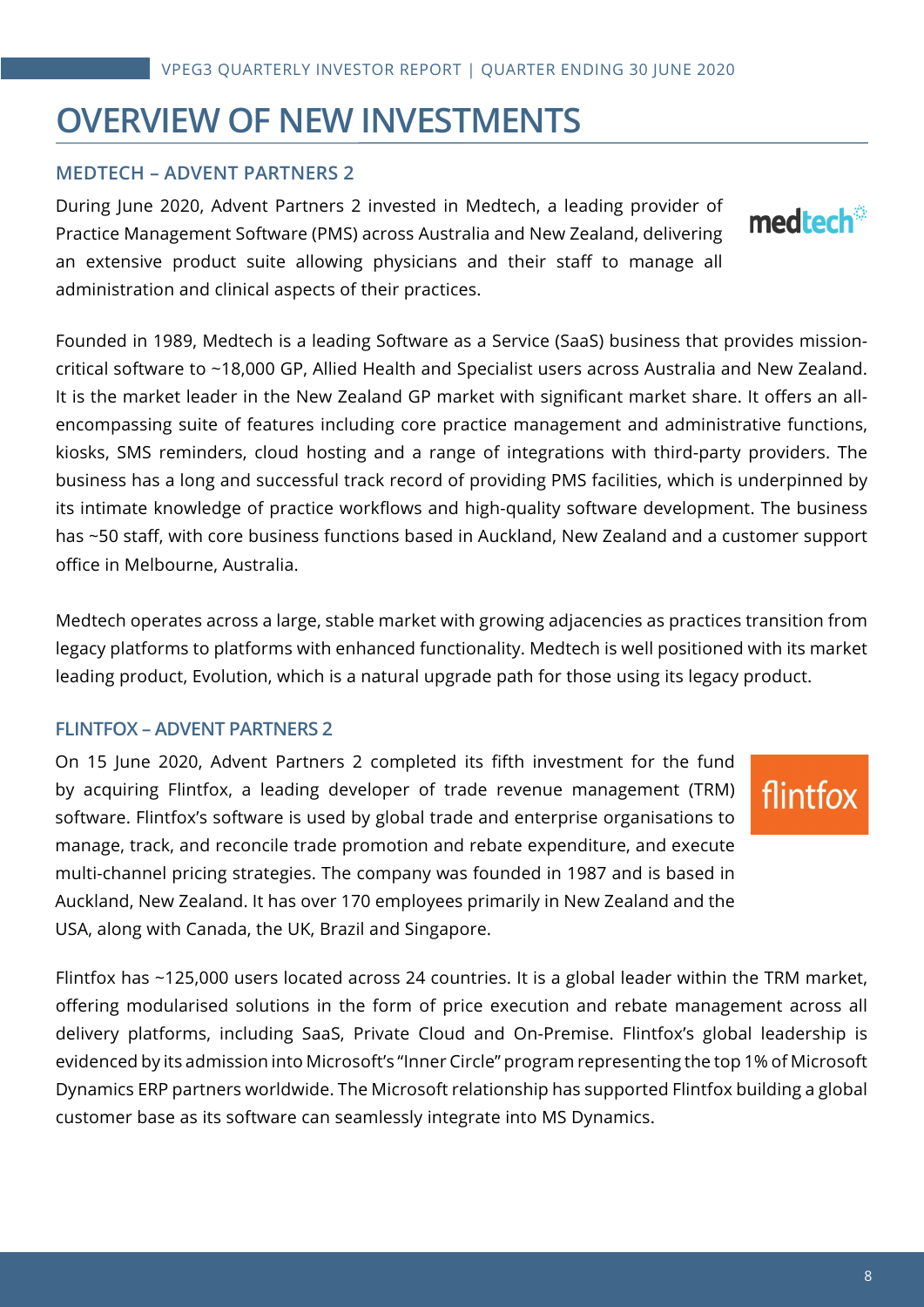#### **BAUER ANZ - MERCURY CAPITAL FUND 3**

On 30 June 2020, Mercury Capital Fund 3 announced the acquisition of Bauer ANZ, Australia's leading magazine publisher with a strong presence also across digital, books and other media.



Bauer ANZ consists of Bauer Media Australia Pty Limited, Bauer Media Group (NZ) LP and Bauer Media (NZ) Limited and operates 48 print titles and 30 digital platforms spanning multiple categories including Women's, Homes, Food, Fashion & Beauty, Specialist Motoring and Industry. Key mastheads in the Bauer ANZ portfolio include Australian Women's Weekly, Woman's Day and New Idea.

Bauer operates 4 offices across Australia with a total full time employee base of 662 which includes 267 editorial and 163 advertising permanent staff.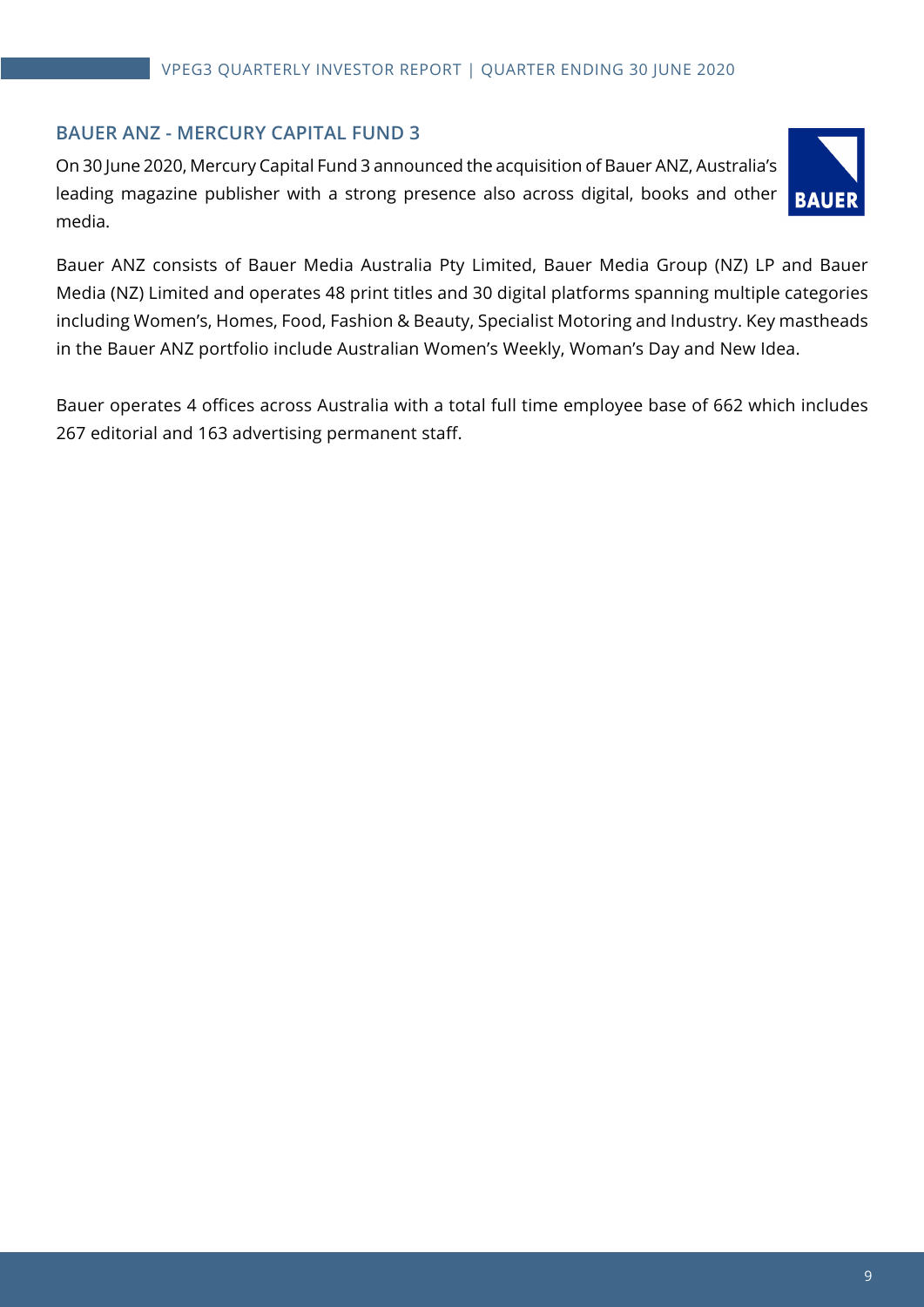## **PORTFOLIO STRUCTURE**

#### **VPEG3's PORTFOLIO STRUCTURE - 30 JUNE 2020**

The tables and charts below provide information on the breakdown of VPEG3's investments as at 30 June 2020.

#### **CURRENT INVESTMENT ALLOCATION**

The following tables provide the percentage split of each of the VPEG3 entities, current investment portfolio, across cash, fixed interest securities (term deposits) and Private Equity.

The Private Equity component of the portfolio is further broken down by the investment stage (Later Expansion or Buyout) of the underlying investments that currently make up VPEG3's Private Equity portfolio.

As at 30 June 2020, the Private Equity component of VPEG3, LP's investment portfolio consisted of twenty two completed investments for which funds had been called from VPEG3, LP, which include; Hygain Holdings, Ngahuia Group, Endeavour Learning Group, Servian Group, Adventure Holdings Australia Pty Ltd (Oztrail), Mining Technologies Holdings Pty Limited, MessageMedia, SILK Laser & Skin Holdings Pty Ltd, Compass Education, South Pacific Laundries, Zenitas Healthcare, Hellers, Delta Agribusiness, Sushi Sushi, Questas Group, FRANKiE4, Perth Radiology Clinics, Legend Corporation, Squiz, MessageMedia, Mandoe Media and TM Insights. In addition, VPEG3, LP's share of the Bauer ANZ acquisition was called and paid during July 2020.

| Cash         | <b>Short Term</b><br><b>Deposits</b> | Private Equity  |       |  |
|--------------|--------------------------------------|-----------------|-------|--|
| 0.1%<br>2.8% |                                      | Later Expansion | 44.4% |  |
|              |                                      | Buyout          | 52.7% |  |

As at 30 June 2020, the Private Equity component of VPEG3A's investment portfolio consisted of eight investments for which funds had been called from VPEG3A, including; Heritage Lifecare, Fitzpatrick Financial Group, Tribe Brewing, Silverchef, TEG, Value Retail Group, CF Asia Pacific and AHG Refrigerated Logistics. In addition, VPEG3A's share of each of the Medtech and Flintfox investments completed during June, utilising Advent's Bridge funding facility, will be called from VPEG3A during the December 2020 quarter.

| Cash | <b>Short Term</b><br><b>Deposits</b> | <b>Private Equity</b> |       |  |
|------|--------------------------------------|-----------------------|-------|--|
| 0.1% | 0.3%                                 | Later Expansion       | 13.6% |  |
|      |                                      | Buyout                | 86.0% |  |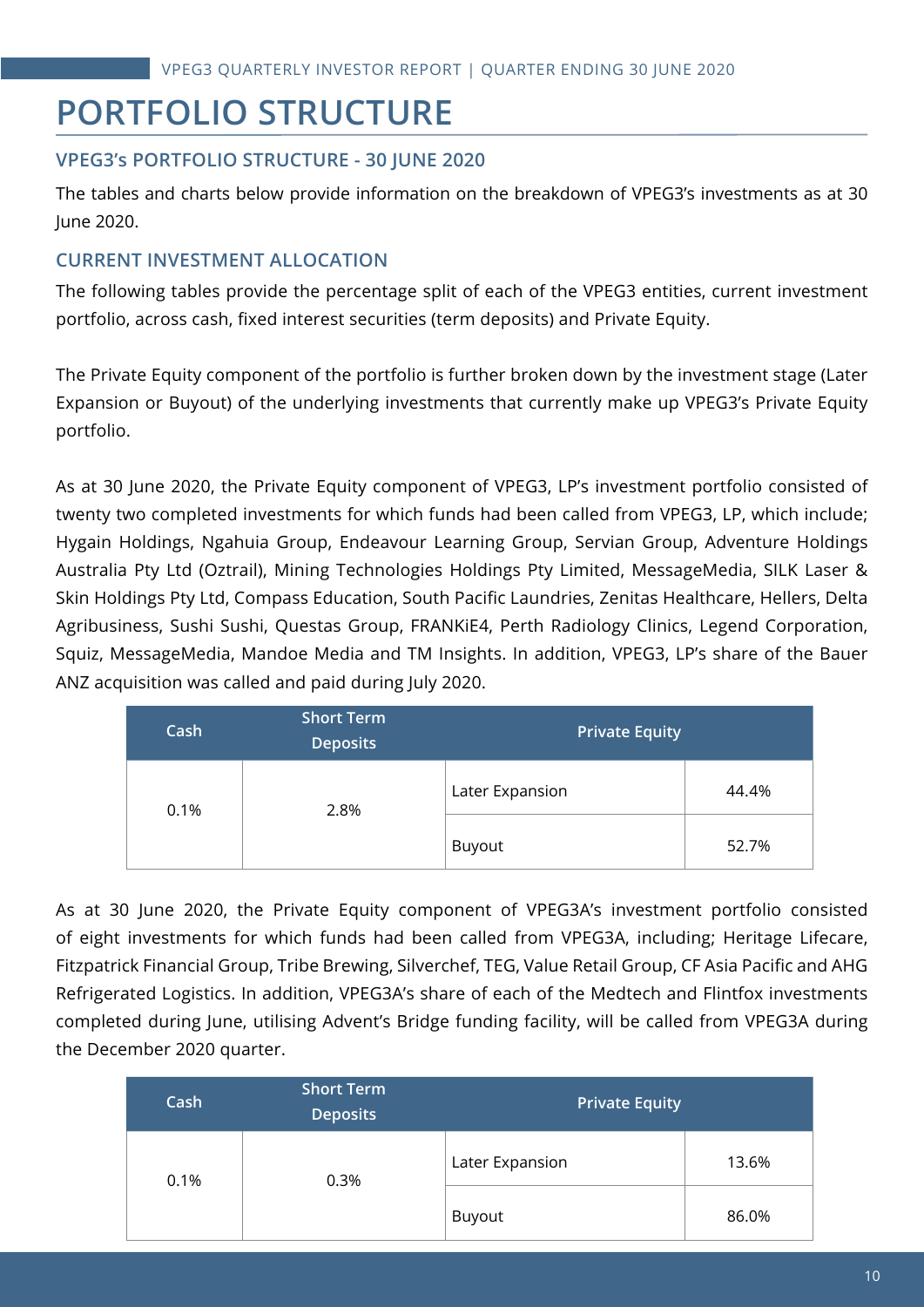#### **PRIVATE EQUITY PORTFOLIO**

VPEG3, with commitments to seven Private Equity funds and two co-investments, ultimately held interests in 33 underlying company investments at quarter end. As a result, VPEG3's Private Equity portfolio and commitments, as at 30 June 2020, were as follows;

| <b>Private Equity Fund Name</b>            | Fund /<br><b>Deal Size</b> | Vintage<br>Year | <b>Investment Focus</b>          | VPEG3<br>Commitment | Capital<br><b>Drawn Down</b> | <b>Total No.</b><br>of Investee<br><b>Companies</b> | No. of<br><b>Exits</b> |
|--------------------------------------------|----------------------------|-----------------|----------------------------------|---------------------|------------------------------|-----------------------------------------------------|------------------------|
| Adamantem Capital Fund 1                   | \$591m                     | 2017            | Mid Market<br>Expansion / Buyout | \$10.0m             | \$7.87m                      | 6                                                   |                        |
| <b>Odyssey Private Equity</b><br>Fund 8    | \$275m                     | 2017            | Mid Market Growth<br>Capital     | \$7.0m              | \$3.89m                      | 5                                                   |                        |
| <b>Advent Partners 2 Fund</b>              | \$300m                     | 2017            | Mid Market<br>Expansion / Buyout | \$10.0m             | \$4.56m                      | 5                                                   |                        |
| Allegro Fund III                           | \$290m                     | 2017            | Mid Market<br>Expansion / Buyout | \$12.0m             | \$4.29m                      | 5                                                   |                        |
| Anchorage Capital Partners<br>Fund III     | \$350m                     | 2017            | Mid Market<br>Expansion / Buyout | \$10.0m             | \$5.58m                      | 3                                                   |                        |
| Mercury Capital Fund III                   | \$600m                     | 2019            | Mid Market<br>Expansion          | \$7.5m              | \$2.10m                      | 4                                                   |                        |
| Next Capital Fund IV                       | \$275m                     | 2019            | Mid Market<br>Expansion          | \$10.0m             | \$2.28m                      | 3                                                   |                        |
| Co-invest (Fitzpatrick<br>Financial Group) | \$200m                     | 2017            | Mid Market<br>Expansion          | \$0.25m             | \$0.27m                      | 1                                                   |                        |
| Co-invest (Tribe Brewing)                  | \$30m                      | 2018            | Mid Market<br>Expansion          | \$0.75m             | \$0.66m                      | 1                                                   |                        |
|                                            |                            |                 | <b>Total</b>                     | \$67.50m            | \$31.50m                     | 33                                                  |                        |

Note; total no. of investee companies includes both completed and announced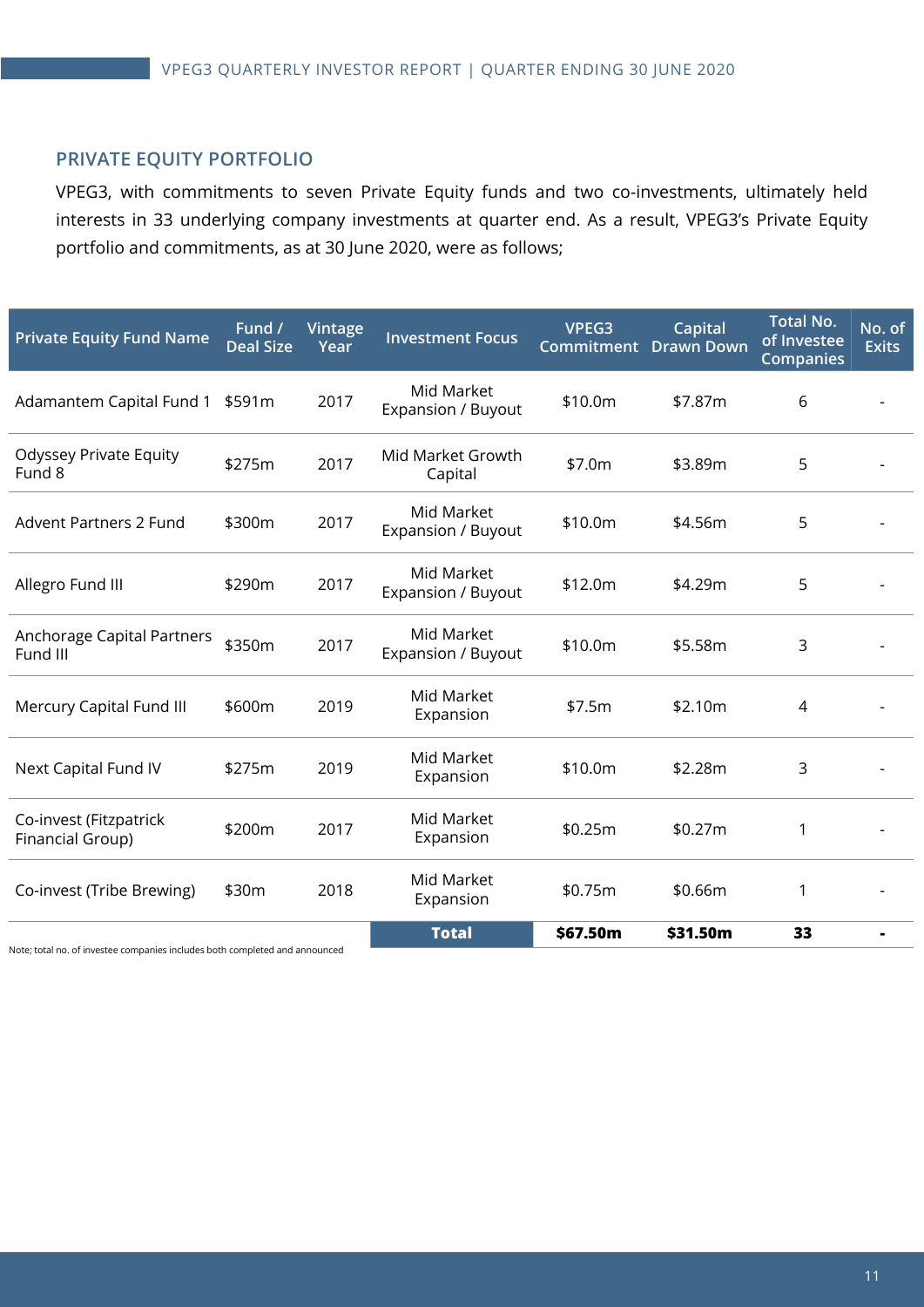#### **SUMMARY OF VPEG3's UNDERLYING PRIVATE EQUITY INVESTMENTS**

The table below provides a summary of the top ten underlying Private Equity investments in VPEG3's portfolio for which capital had been called from VPEG3 as at 30 June 2020.

| Rank | Investment                    | Fund                                             | <b>Description</b>                                                | % of VPEG3's<br><b>Private Equity</b><br>Investments | <b>Cumulative</b><br>% |
|------|-------------------------------|--------------------------------------------------|-------------------------------------------------------------------|------------------------------------------------------|------------------------|
|      | 1 Value Retail Group          | Allegro Fund III                                 | Retail Merchandising Brands Best & Less<br>& Postie (NZ)          | 11.2%                                                | 11.2%                  |
|      | 2 Hellers                     | Adamantem<br>Capital Fund 1                      | Producer of Processed Meats in New<br>Zealand                     | 6.7%                                                 | 17.9%                  |
| 3.   | Hygain Holdings Pty Ltd       | Adamantem<br>Capital Fund 1                      | Australian Horse Feed & Supplement<br>Manufacturer & Distributor  | 6.0%                                                 | 23.9%                  |
| 4    | Heritage Lifecare Limited     | Adamantem<br>Capital Fund 1                      | New Zealand aged care & retirement<br>village operator            | 6.0%                                                 | 29.9%                  |
| 5.   | CF Asia Pacific               | Anchorage<br><b>Capital Partners</b><br>Fund III | <b>Rail Leasing Business</b>                                      | 5.9%                                                 | 35.8%                  |
| 6    | South Pacific Laundry         | Anchorage<br><b>Capital Partners</b><br>Fund III | Leading national laundry operator                                 | 4.9%                                                 | 40.7%                  |
| 7    | <b>Compass Education</b>      | <b>Advent Partners</b><br>2 Fund                 | Student Information System Software /<br>Services Provider        | 4.8%                                                 | 45.5%                  |
| 8    | Mandoe                        | <b>Advent Partners</b><br>2 Fund                 | Digital Signage & Customer Engagement<br><b>Software Services</b> | 4.0%                                                 | 49.5%                  |
| 9    | Zenitas Healthcare            | Adamantem<br>Capital Fund 1                      | Community-based Healthcare Provider                               | 3.8%                                                 | 53.3%                  |
|      | 10 AHG Refrigerated Logistics | Anchorage<br><b>Capital Partners</b><br>Fund III | Temperature Controlled Road and Rail<br>Transport                 | 3.3%                                                 | 56.6%                  |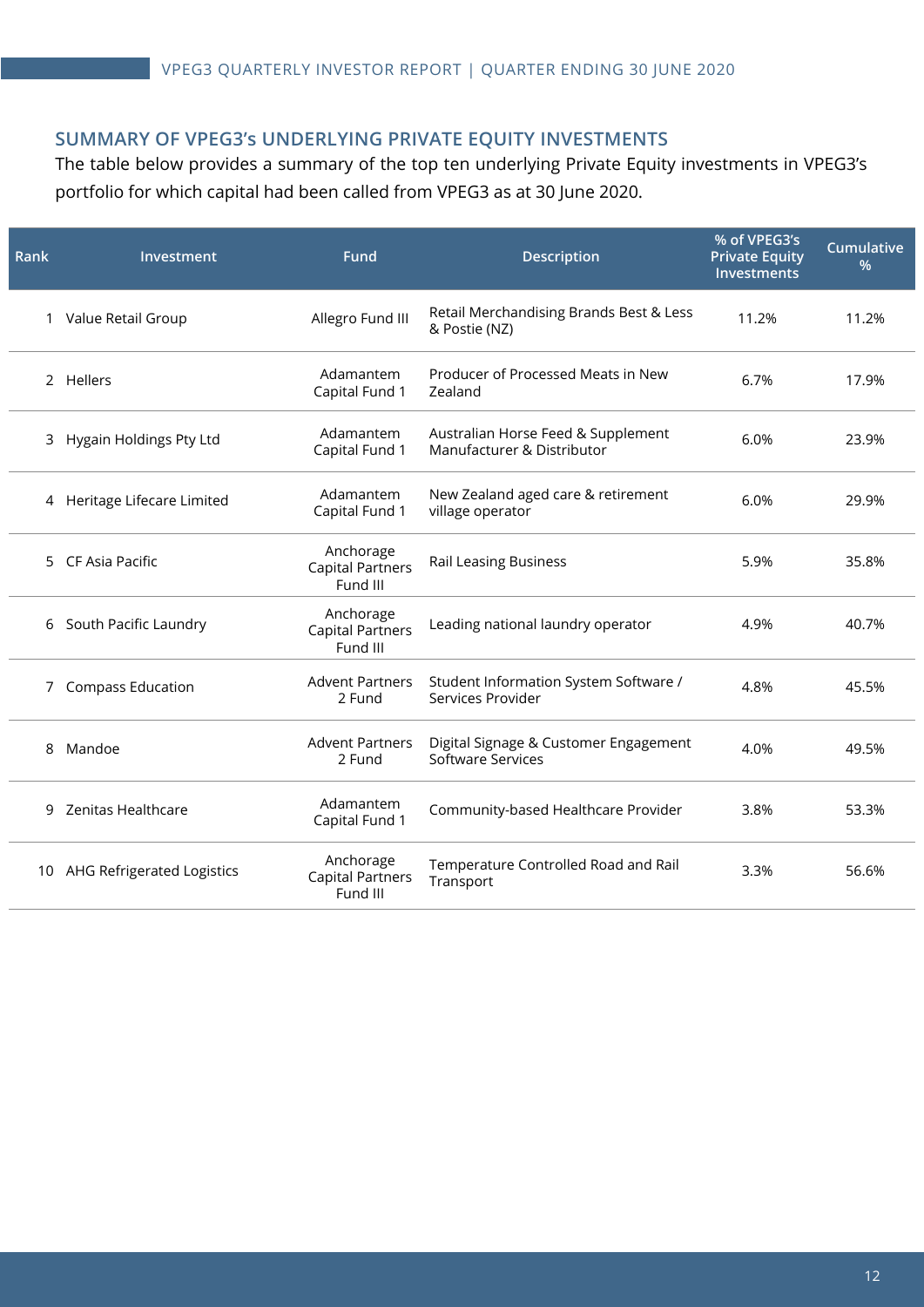#### **INDUSTRY SPREAD OF VPEG3's UNDERLYING INVESTMENTS**

During the June 2020 quarter, capital was called from VPEG3 for its share of the Mandoe Media investment completed by Advent Partners 2 with bridge funding in October 2019. In addition, VPEG3 paid for its share of CF Asia Pacific, which was acquired by Anchorage Capital Partners Fund III in January 2020 utilising a bridging facility. VPEG3 also paid for its share of TM Insight, which was initially acquired by Next Capital IV in December 2019 utilising Next Capital's bridging facility. Finally, capital was paid by VPEG3 for its share of the AHG Refrigerated Logistics acquisition which was completed by Anchorage during the quarter.

As a result of these call payments, VPEG3's exposure to the "Industrials – Commercial services and suppliers" industry sector, which is represented by Legend Corporation Ltd, Questas Group, TM Insight South Pacific Laundry, CF Asia Pacific and AHG Refrigerated Logistics became VPEG3's largest industry sector exposure, representing 21.4% of VPEG3's total portfolio at quarter end.

VPEG3's exposure to the "Consumer Discretionary – Consumer Durables and Apparel" industry sector increased from 11.2% to 17.3% as a result of the uplift in valuations of a number of underlying companies in this industry sector across the quarter. The increase in underlying company valuations in this sector were predominately driven by a growth in like-for-like sales due to an increase in consumer spending, as a result of the various government stimulus programs and a gradual easing of COVID-19 restrictions across most States and regions in Australia and New Zealand during the quarter.

As the investment into Medtech and Flintfox by Advent Partners 2 were initially bridge funded, capital will be called by Advent Partners 2 for VPEG3's share of these investments upon completion of Advent's bridging facility. As such VPEG3's exposure to the "Information Technology – Software & Services" industry sector which is 14.9% at the end of the June quarter will increase when these companies are added, upon the payment of VPEG3's share of these investments during the December 2020 quarter.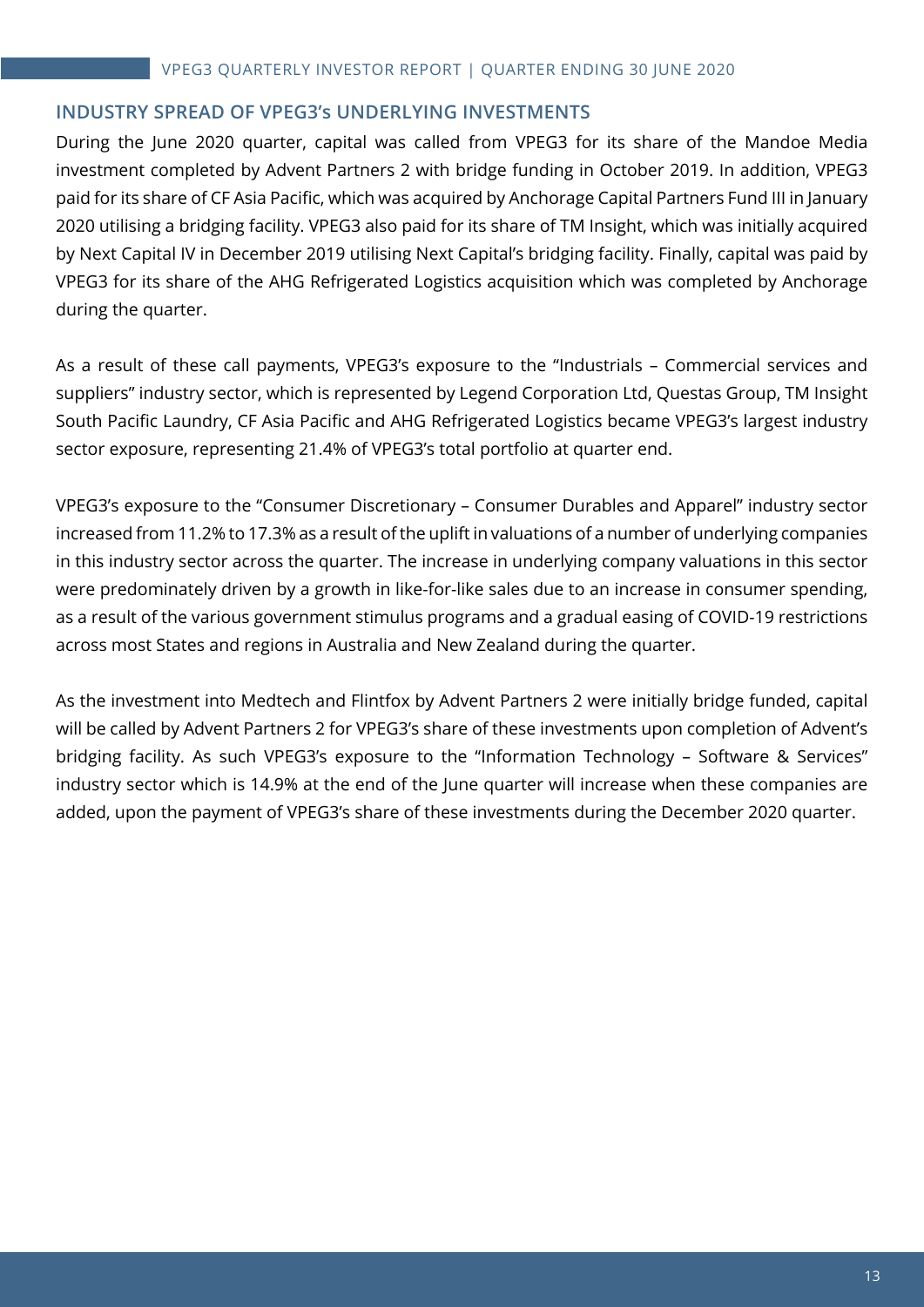#### **INDUSTRY SPREAD OF VPEG3's UNDERLYING INVESTMENTS cont.**

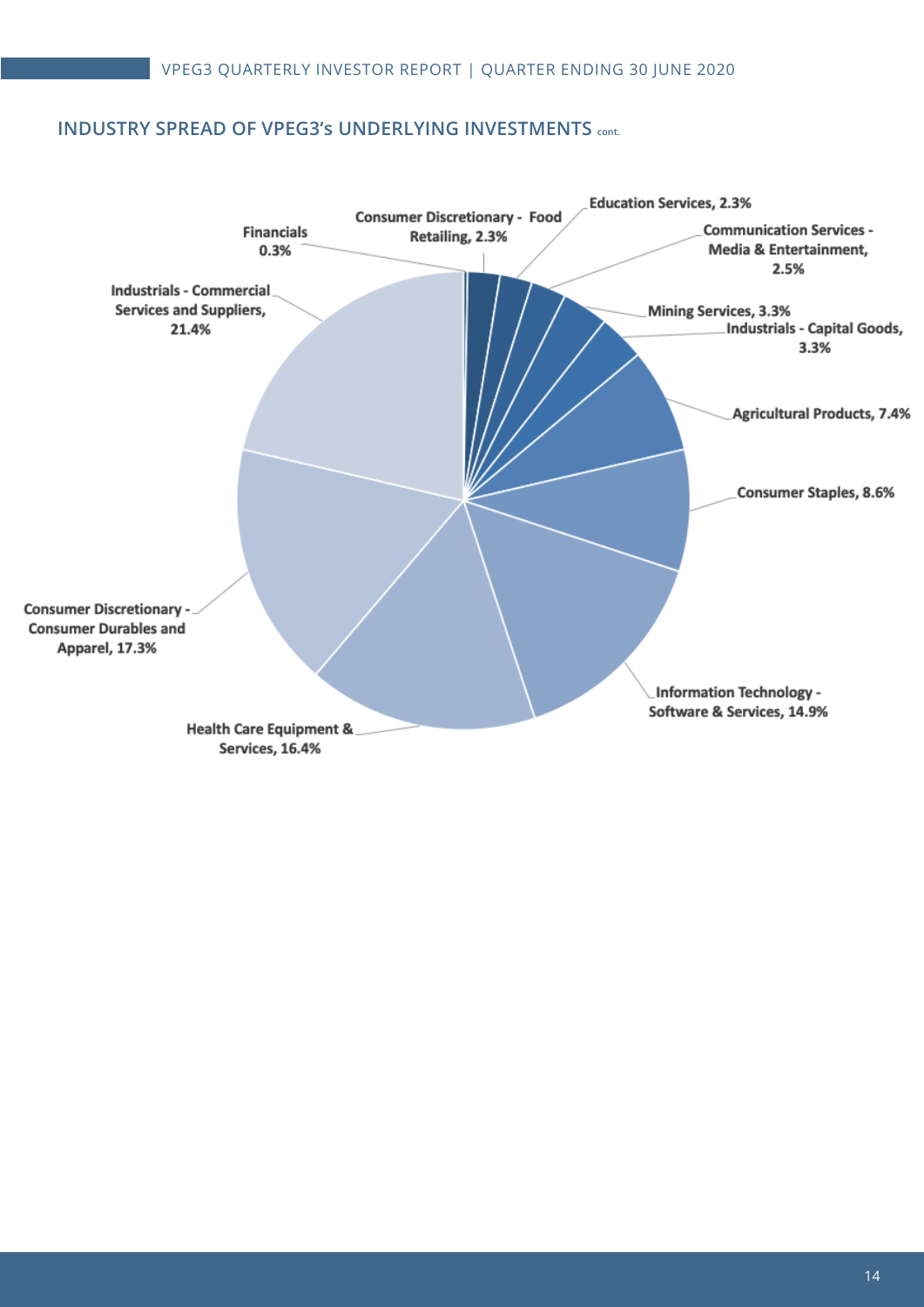## **VPEG3 UNDERLYING PORTFOLIO VALUATION UPDATE**

The gradual easing of COVID-19 restrictions across Australia and New Zealand during the quarter, combined with the payment of cash to a large proportion of the population, resulting from the various government stimulus packages, lifted consumer sentiment across the quarter. This improved consumer sentiment flowed through to an increase in discretionary spending by consumers towards quarter end. As a result the trading performance of a number of underlying companies in VPEG3's portfolio benefited from this increase in spending which delivered improved revenue and earnings for these companies compared with the previous period.

Due to this improvement in the financial performance of a number of portfolio companies and the requirement for Private Equity managers to fairly value investments in their portfolios at each quarterend, all of VPEG3's underlying fund managers conducted a review of the valuations of all unrealised investments as at 30 June 2020, in accordance with the valuation guidelines issued by the International Private Equity Valuation Board. This resulted in an uplift in the value of a number of the underlying companies within VPEG3's portfolio.

The graph below details the range of change in the unrealised value of VPEG3's underlying portfolio from 31 March 2020 to 30 June 2020 represented as a percentage of VPEG3's total Net Asset Value at 30 June 2020.



#### **% CHANGE IN UNREALISED VALUE FROM 31 MARCH 2020 TO 30 JUNE 2020**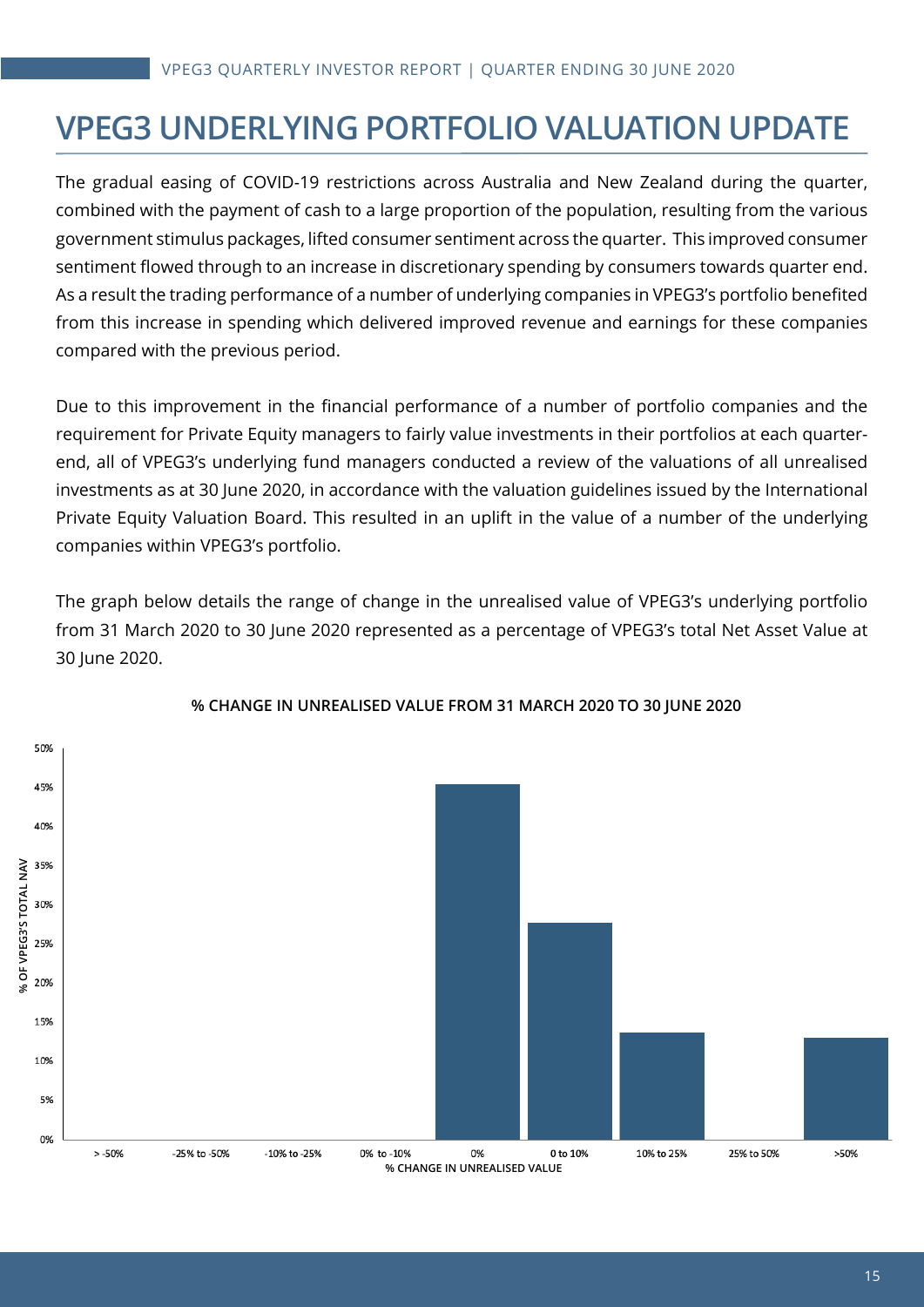As demonstrated in the chart on the previous page, a majority of companies in **VPEG3's underlying portfolio, representing 55% of total Net Asset Value (NAV)**, increased in value across the quarter with all other companies within the portfolio maintaining their value. Significantly, no underlying company with VPEG3's portfolio reduced in value across the quarter.

During the period many of VPEG3's underlying companies continued to adapt to the evolving operating environments as a result of the pandemic to deliver products and services, that assist customers in various ways. Ultimately, these initiatives have helped to protect and/or increase the value of the underlying companies within VPEG3's portfolio.

#### **VPEG3 COVID-19 PORTFOLIO REVIEW**

While most States across Australia have managed to either suppress or eliminate the spread of the coronavirus in recent months, the emergence of the second wave of the virus in Victoria during July and August has seen stage 3 and 4 restrictions introduced across that State. These new restrictions, which will be in place until at least September 2020, will cause a significant slowdown of the Victorian economy as well as drastically impact the operations and financial performance of many non-essential businesses operating in Victoria.

As the Victorian economy represents approximately 25% of Australia's GDP, any halt to economic activity in that State will also impact the recovery of the broader Australian economy. As such, Vantage regards it as necessary at this time to assess the degree to which the situation in Victoria will impact the operations and performance VPEG3's underlying portfolio.

As reported last quarter, VPEG3's underlying portfolio is strongly diversified across a broad range of industry sectors, with the majority of VPEG3's underlying company investments occupying noncyclical, defensive or growth industry sectors. In addition, VPEG3's portfolio is also highly diversified geographically, with underlying companies operating in numerous locations across most states and regions of Australia and New Zealand.

Due to the high level of diversification of VPEG3's underlying portfolio, the effect of Victoria's recently imposed restrictions on the operations of each portfolio company has varied. However, recent analysis conducted by Vantage reveals that a significant majority of underlying companies across VPEG3's portfolio will likely experience no or a low impact to their financial performance as a result of Victoria's move to Stage 3 / 4 restrictions.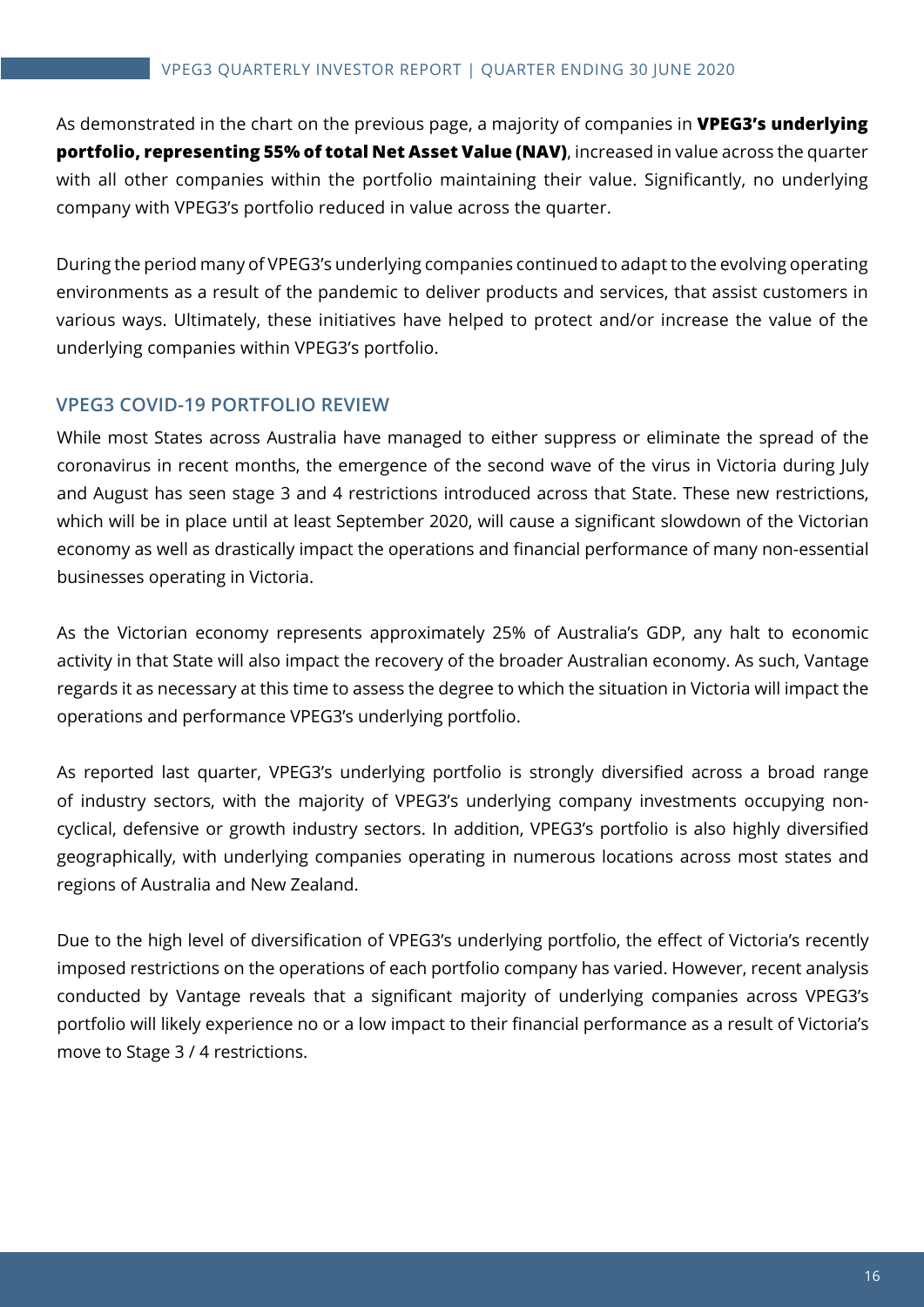#### Summary points to note across the VPEG3 portfolio include;

- A total of 30 underlying company investments currently exist within VPEG3's portfolio for which funds have been called from VPEG3
- 28 portfolio companies representing 94.9% of the total consolidated Net Asset Value (NAV) of VPEG3's Portfolio have reported that there will be no impact (52.2% of NAV) or possibly only a low impact (i.e. less than 20% reduction in revenue compared to pre COVID) to their financial performance as a result of the Victorian Government's recently imposed COVID-19 restrictions on that State,
- One portfolio companies representing 2.2% of VPEG3's NAV reported the possibility of only a moderate impact (i.e. less than 50% reduction in revenue) to their financial performance as a result of the Victorian restrictions,
- One portfolio company representing only 2.8% of NAV is likely to experience a High impact (more than 50% reduction in revenue) to its operations and financial performance as a result of the Victorian restrictions.



#### **IMPACT TO REVENUE ACROSS VPEG3's UNDERLYING PORTFOLIO RESULTING FROM VICTORIAN GOVERNMENTS IMPOSED STAGE 3 / 4 RESTRICTIONS**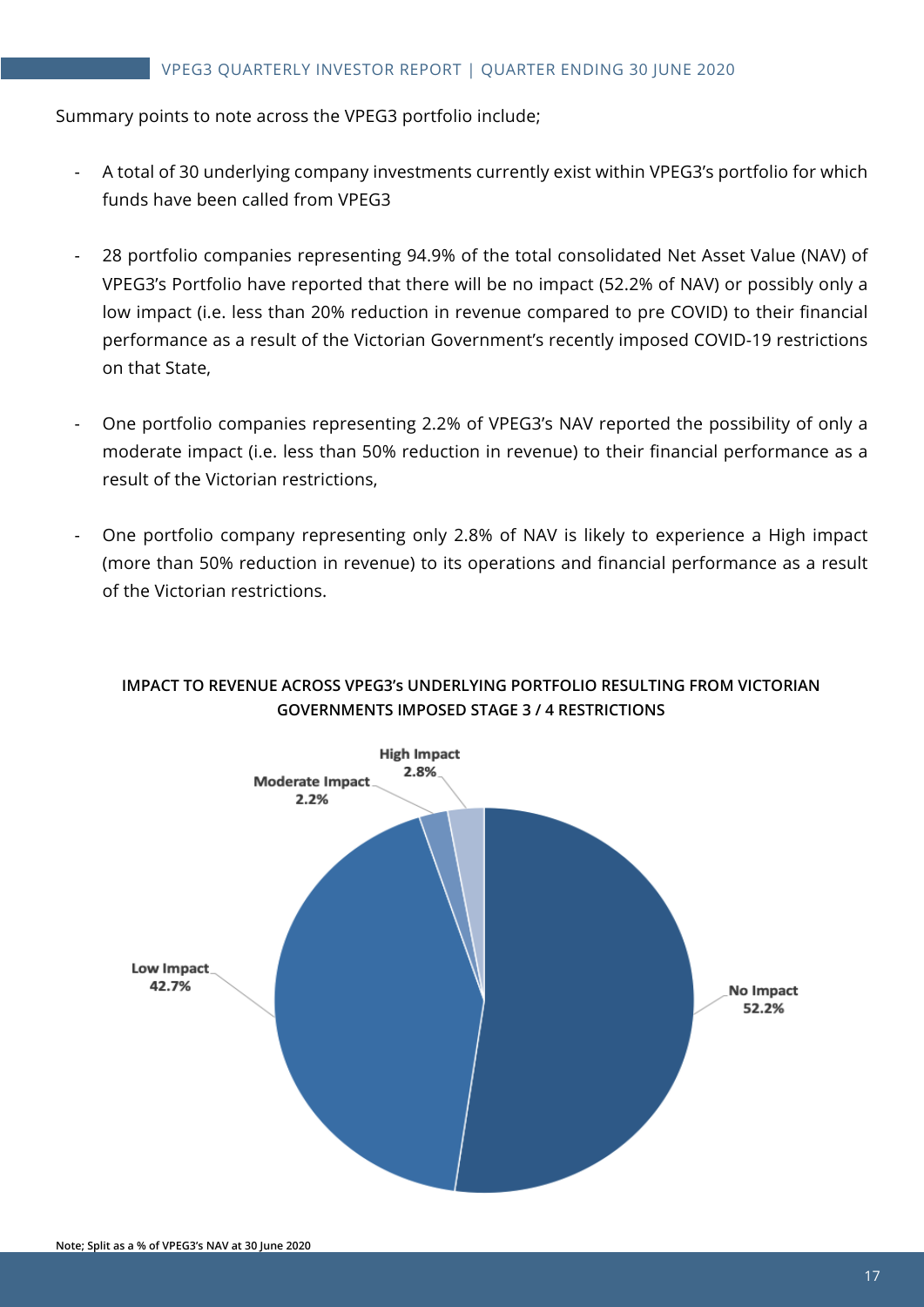In summary, the high level of diversification across VPEG3's underlying investments significantly reduces the impact of the current government imposed COVID restrictions in Victoria, thus likely to only marginally impact the overall performance of VPEG3's portfolio value. In addition, given the strong oversight of VPEG3's underlying fund managers and the ability for each underlying company to rapidly adapt their strategies to meet the challenges presented by the virus, Vantage is confident that VPEG3's portfolio will continue to grow and ultimately deliver superior risk adjusted returns to investors over the term of the Fund.

## **MARKET & ECONOMIC CONDITIONS**

Disruptions caused by the COVID-19 pandemic have continued to impact both global and domestic demand in Australia and New Zealand during the June 2020 quarter. As a result of a largely successful suppression of the virus (despite the recent outbreak in Melbourne) and significant Government stimulus, Australian equity markets strongly rebounded, reversing most of the losses experienced toward the end of the March 2020 quarter. The Australian economy experienced a significant downturn throughout April as restrictions were strictly enforced. However, as governments began to gradually ease restrictions over May and June, economic activity began to subsequently increase. These movements in economic activity where represented by the Performance of Manufacturing Index (PMI), which crashed in April 2020 to 35.8, down from 53.7 in March, before rebounding to 51.5 at the 30 June 2020 quarter end, due to an overall improvement in demand. The services segment of the PMI however continued its decline throughout the period, dropping from 38.7 in March 2020 to 31.5 in June 2020 – despite the economy beginning to open up from the COVID-19 restrictions. Business sentiment bounced back from its -65 low at the end of March, through to the latest May 2020 reading, which remains negative at -20. Similarly, consumer confidence fell sharply from 91.9 in March 2020 to 75.6 in the following month, before rebounding to 88.1 in May 2020.

Real GDP in Australia is forecast to have experienced its sharpest fall on record during the June quarter. Activity is expected to pick up in the September quarter and beyond, with the continued easing of restrictions in most parts of the country. Real GDP is forecast to fall by 0.25% in 2019-20 fiscal year and by 2.5% in 2020-21 fiscal year. In calendar-year terms, real GDP is forecast to fall by 3.75% in 2020, before increasing by 2.5% per cent in 2021.

A confident sentiment however is viewed among economists as it is expected that both Australian and New Zealand economies are forecast to recover much sooner than in past recessions due to the gradual easing of restrictions in both countries, though it is expected that it will be a long road back to full recovery with the unemployment rate remaining elevated for some time. Both the Federal Government and the Reserve Bank of Australia have remained highly accommodative in their response to the coronavirus pandemic with fiscal and monetary packages being appropriately allocated.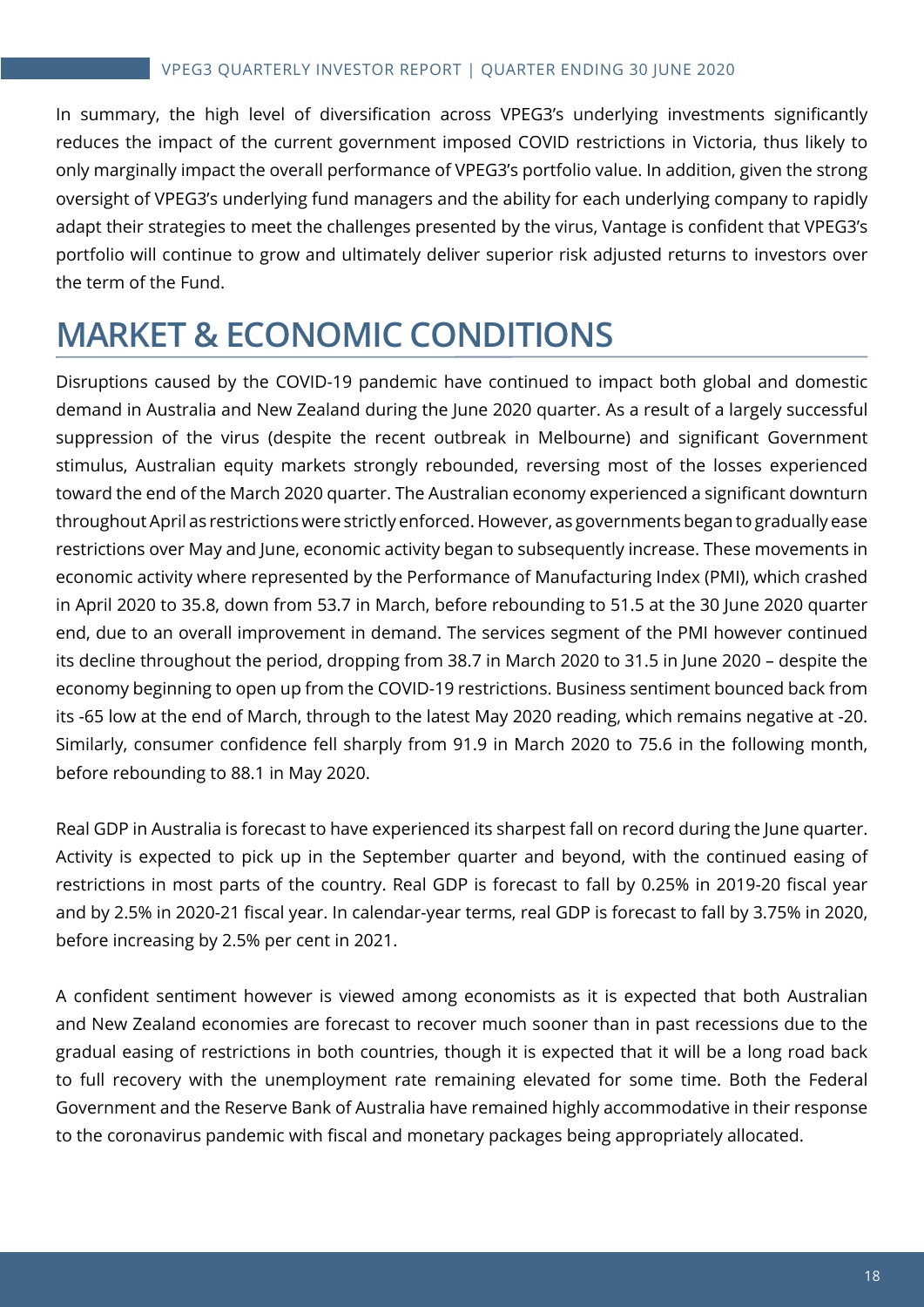#### **AUSTRALIA / NEW ZEALAND ECONOMIC RESPONSE**

In Australia, the Federal Government revised the size of its economic support package to \$289bn, representing 14.6% of annual GDP. Australia's JobKeeper scheme has paid out over \$30 billion to 3.5 million workers from more than 960,000 businesses. The government has decided to extend multiple support packages beyond September, including:

- A tapered extension of the income support measures, including an additional \$20.4bn in reduced payments for JobKeeper (until March 2021) and JobSeeker (until December 2020).
- Additionally, further support packages include \$525 million to infrastructure projects in VIC and NSW, a \$680 million Home Builder grant and an additional \$2 billion JobTrainer skills program.

While Australia's net debt is expected to increase with the expanded support, the country's robust finances prior to the current downturn means that net debt is expected to climb to 35.7% of GDP in June 2021. Treasury estimates a \$85.8 billion deficit in 2019-20 and a \$184.5 billion deficit in 2020-21, which includes the \$16.6 billion JobKeeper extension.

New Zealand's decision to ease most, if not all, restrictions early on during the quarter, has materially improved its country's economic position. In May 2020, the New Zealand government announced that it would borrow an additional NZ\$50 billion in the June 2021 fiscal year to be mitigate impact of the COVID-19 pandemic. The government's response to the 8 week extension of its wage subsidy scheme is now up to NZ\$14 billion and is being set aside in the event of the country experiencing a second wave outbreak. As a result of the economic support, New Zealand posted a rise in net debt to 25.1% of GDP at the end of May 2020.

In comparison to other world economies, the consensus among professional economists, is that Australia and New Zealand will emerge from the current crisis better than most economies. For instance, the IMF forecasts the Australian economy to contract by 4.5% before rebounding by approximately 4% in 2021. This represents is a 2.2-point improvement on its April outlook and makes Australia second only to South Korea in terms of economic resilience. According to S&P, New Zealand is expected to contract by 5% in 2020 before rebounding by 6% in 2021.